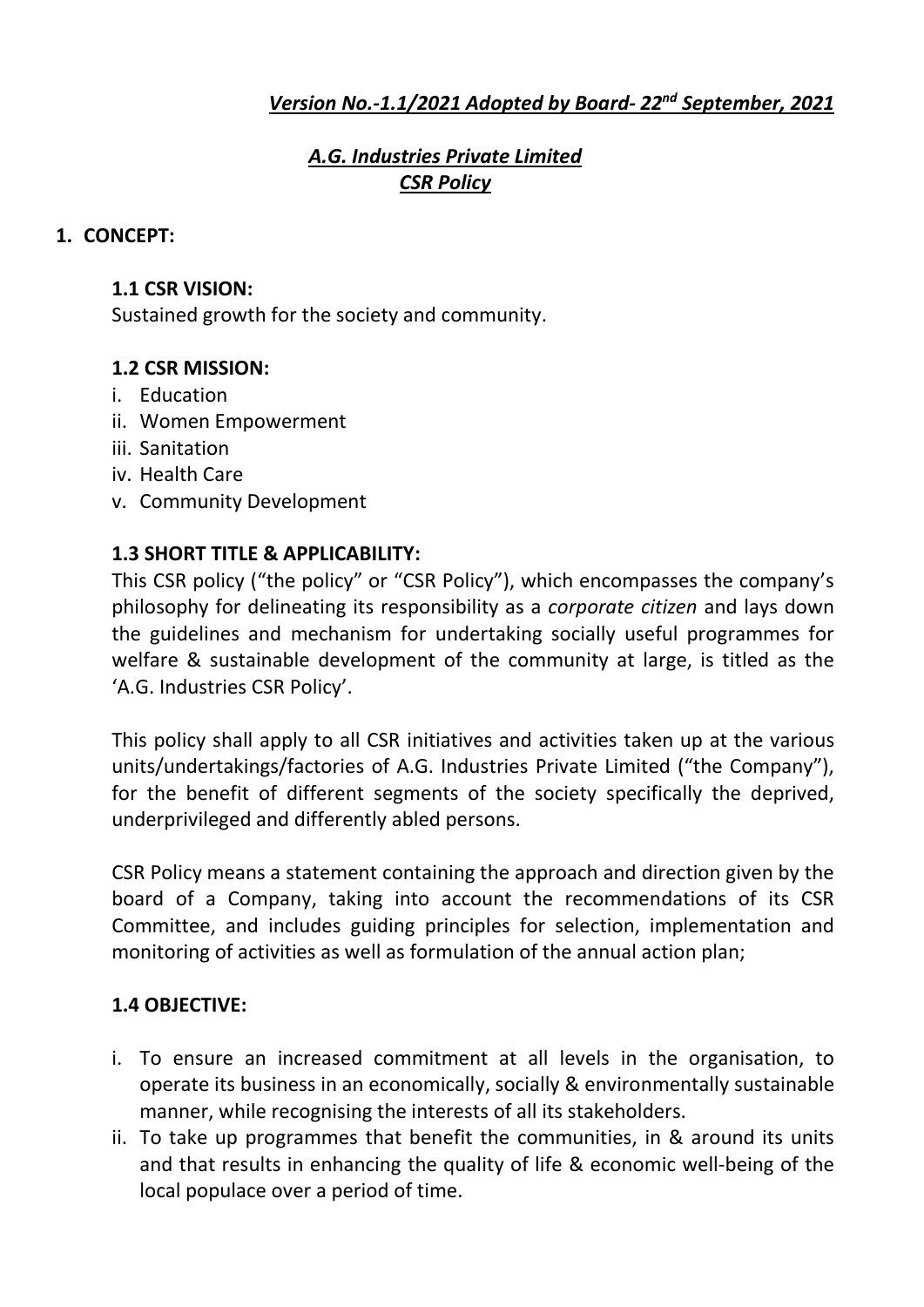iii. To generate, through its CSR initiatives, a community goodwill for the Company and help reinforce a positive & socially responsible image of the Company as a corporate entity.

# 2. CSR SPEND APPROACH:

- The Board of the Company shall endeavour to spend in each Financial Year (FY), at least two per cent of the average net profits (calculated as per Section 198 of the Act) accrued during the three immediately preceding FY's on CSR projects/ programs/activities.
- If the amount mentioned above is not spent entirely, the reasons thereof must be specified in the Board Report and if the unspent amount relates to ongoing projects then the Board is required to transfer such unspent amount to a special account for that financial year called the Unspent Corporate Social Responsibility Account ("Unspent CSR Account") within a period of 30 days from the end of the financial year.

 Further, if the amount does not relate to ongoing projects, the Board is required to transfer such amount to a Fund specified in Schedule VII within a period of 6 months of the expiry of the financial year.

Ongoing Project means a project undertaken by a Company in fulfilment of its CSR obligation which must be a multi-year project having a maximum duration of 3 years excluding the financial year in which it was commenced.

The board on reasonable justification may convert a project which was initially not approved as a multi-year project into ongoing project by extending the duration beyond one year.

- Any income or surplus arising out of CSR Activities, then that surplus should not form part of the business profit of a company and the same is required to be ploughed back into the same project or transferred to the Unspent CSR Account.
- CSR expenditure done over and above the statutory obligation in a financial year may be set off against the CSR obligation up to immediate succeeding three financial years.
- The total expenditure towards administrative and other overheads for the CSR projects or programmes or activities can not be more than 5% of total CSR fund.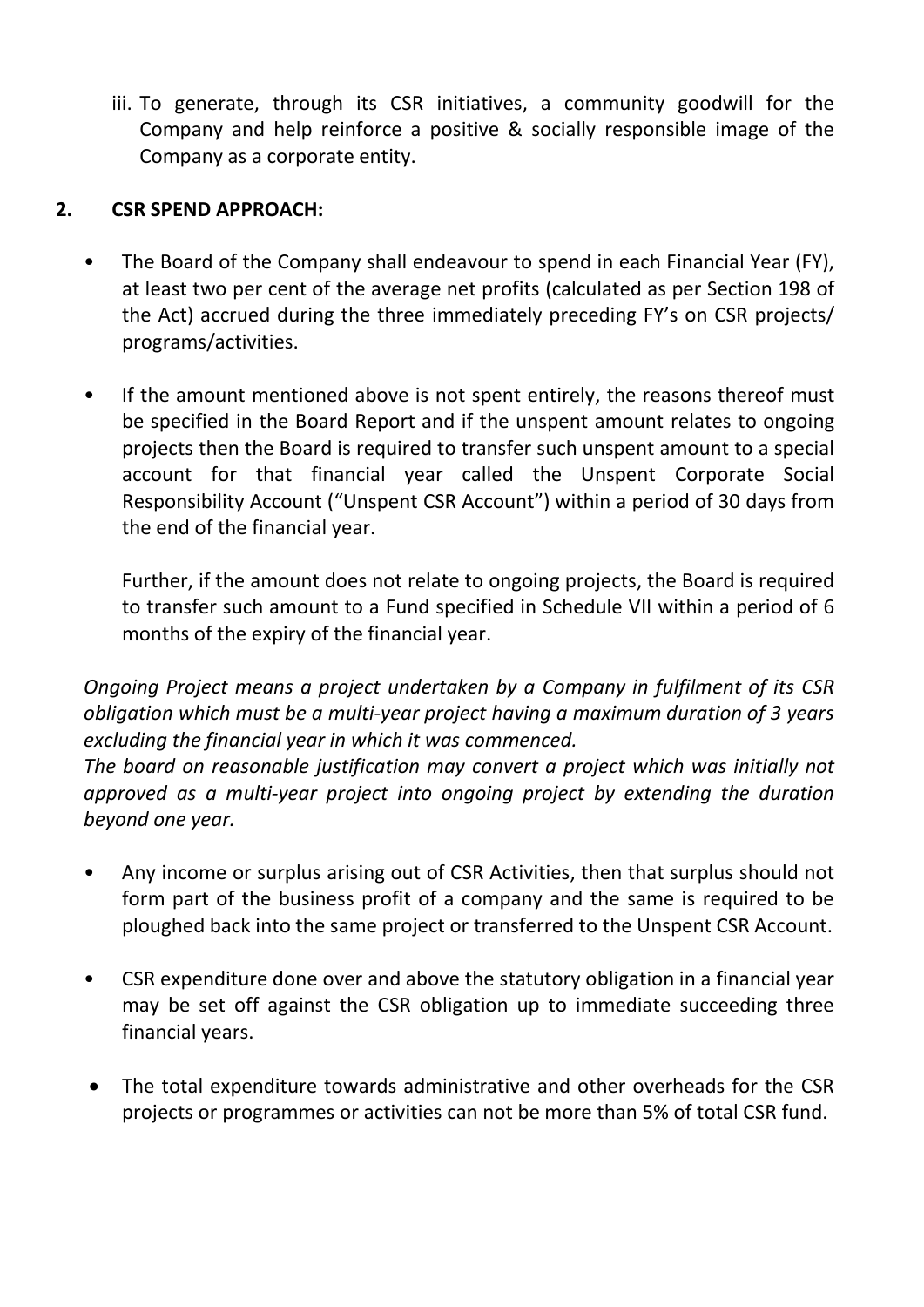## 3. MODE OF IMPLEMENTION

The Board of Directors of the Company may decide to undertake its CSR activities through one or more of the following modes:

(a) directly by the Company; or

(b) through a Company established under Section 8 of the Act or a registered public trust or a registered society, established by the Company, either singly or along with any other company, or

(c) through a Company established under Section 8 of the Act or a registered trust or a registered society, established by the Central Government or State Government, or

(d) Any entity established under an Act of Parliament or a State legislature, or

(e) A company established under section 8 of the Act, or a registered public trust or a registered society, other than established by the Company itself, and having an established track record of at least three years in undertaking similar activities;

(f) A Company may also collaborate with other companies for undertaking projects or programs or CSR activities in such a manner that the CSR Committees of respective companies are in a position to report separately on such projects or programs.

The CSR Committee will decide implementation schedule depending upon each CSR project or activity.

# 4. SCOPE:

The Company can undertake only such activities as are specified in Schedule VII to the Companies Act, 2013. The Company shall give preference to the local areas around which it operates, for spending the amount earmarked for CSR and shall endeavour to expand its outreach/scope to other areas, in the interest of community. These activities include as under:

- i. Eradicating hunger, poverty and malnutrition, promoting preventive health care and sanitation including contribution to the Swach Bharat Kosh set-up by the Central Government for the promotion of Sanitation and making available safe drinking water.
- ii. Promoting education, including special education and employment enhancing vocation skills especially among children, women, elderly, and the differently abled and livelihood enhancement projects.
- iii. Promoting gender equality, empowering women, setting up homes and hostels for women and orphans, setting up old age homes, day care centres and such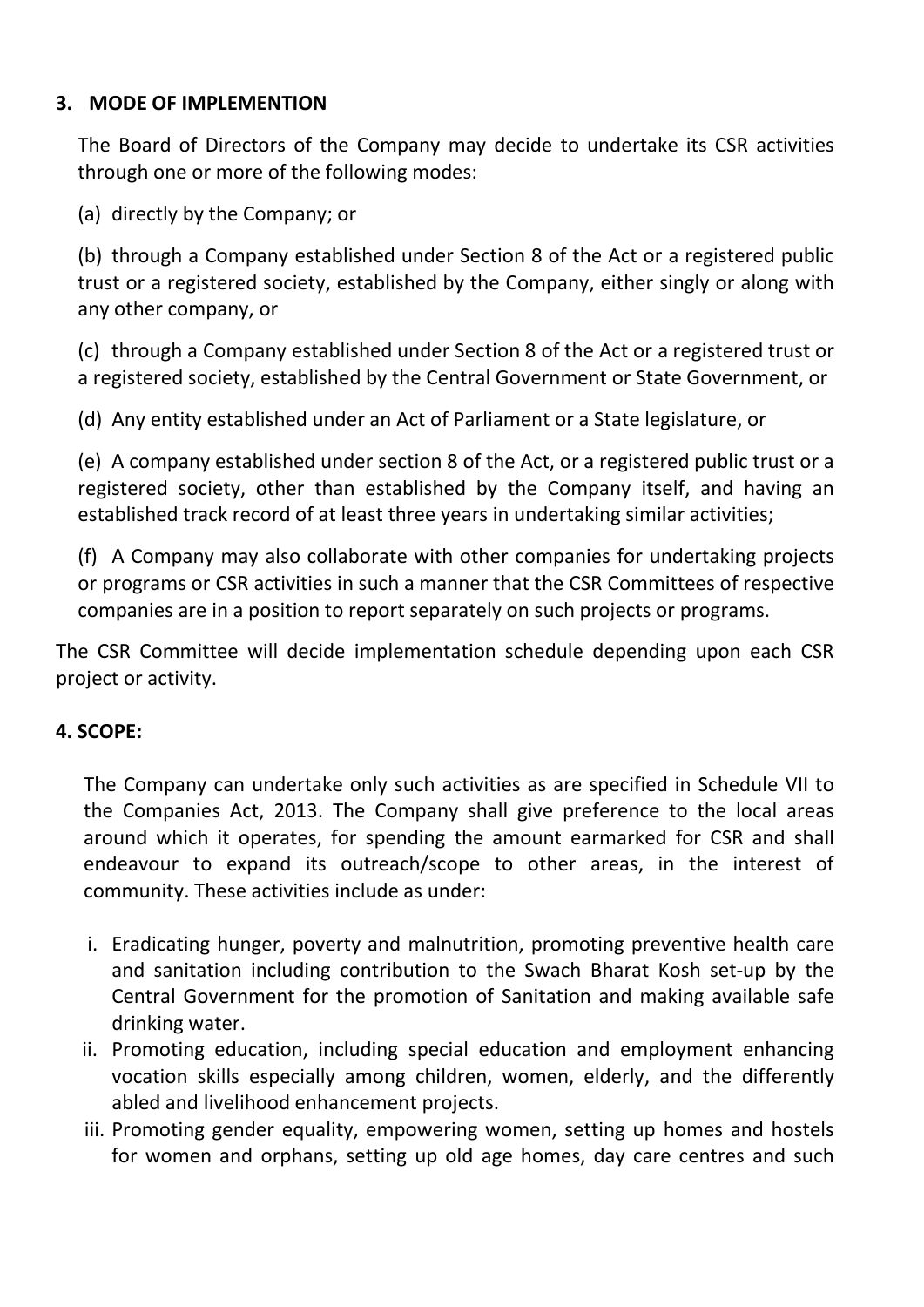other facilities for senior citizens and measures for reducing inequalities faced by socially and economically backward groups.

- iv. Ensuring environmental sustainability, ecological balance, protection of flora and fauna, animal, welfare, agro forestry, conservation of natural resources and maintaining quality of soil, air and water including contribution to the Clean Ganga Fund set-up by the Central Government for rejuvenation of river Ganga.
- v. Protection of national heritage, art and culture including restoration of buildings and sites of historical importance and works of art, setting up public libraries, promotion and development of traditional arts and handicrafts.
- vi. Measures for the benefit of armed forces veterans, war widows and their dependents, Central Armed Police Forces (CAPF) and Central Para Military Forces (CPMF) veterans, and their dependents including widows.
- vii. Training to promote rural sports, nationally recognized sports, paralympic sports and Olympic sports
- viii. Contribution to Prime Minister's National Relief Fund or Prime Minister's Citizen Assistance and Relief in Emergency Situations Fund (PM CARES Fund) or any other fund set up by the Central Government for socio-economic development and relief and welfare of the Scheduled Castes, the Schedule Tribes, other backward classes, minorities and women.
- ix. (a) Contribution to incubators or research and development projects in the field of science, technology, engineering and medicine, funded by the Central Government or State Government or Public Sector Undertaking or any agency of the Central Government or State Government; and

(b) Contributions to public funded Universities; Indian Institute of Technology (IITs); National Laboratories and autonomous bodies established under Department of Atomic Energy (DAE); Department of Biotechnology (DBT); Department of Science and Technology (DST); Department of Pharmaceuticals; Ministry of Ayurveda, Yoga and Naturopathy, Unani, Siddha and Homoeopathy (AYUSH); Ministry of Electronics and Information Technology and other bodies, namely Defense Research and Development Organisation (DRDO); Indian Council of Agricultural Research (ICAR); Indian Council of Medical Research (ICMR) and Council of Scientific and Industrial Research (CSIR), engaged in conducting research in science, technology, engineering and medicine aimed at promoting Sustainable Development Goals (SDGs).

- x. Rural development projects
- xi. Slum area development
- xii. Disaster management, including relief, rehabilitation and reconstruction activities.
- xiii. Any other activity (ies) as specified by the Ministry of Corporate Affairs from time to time or included in Schedule VII of the Act.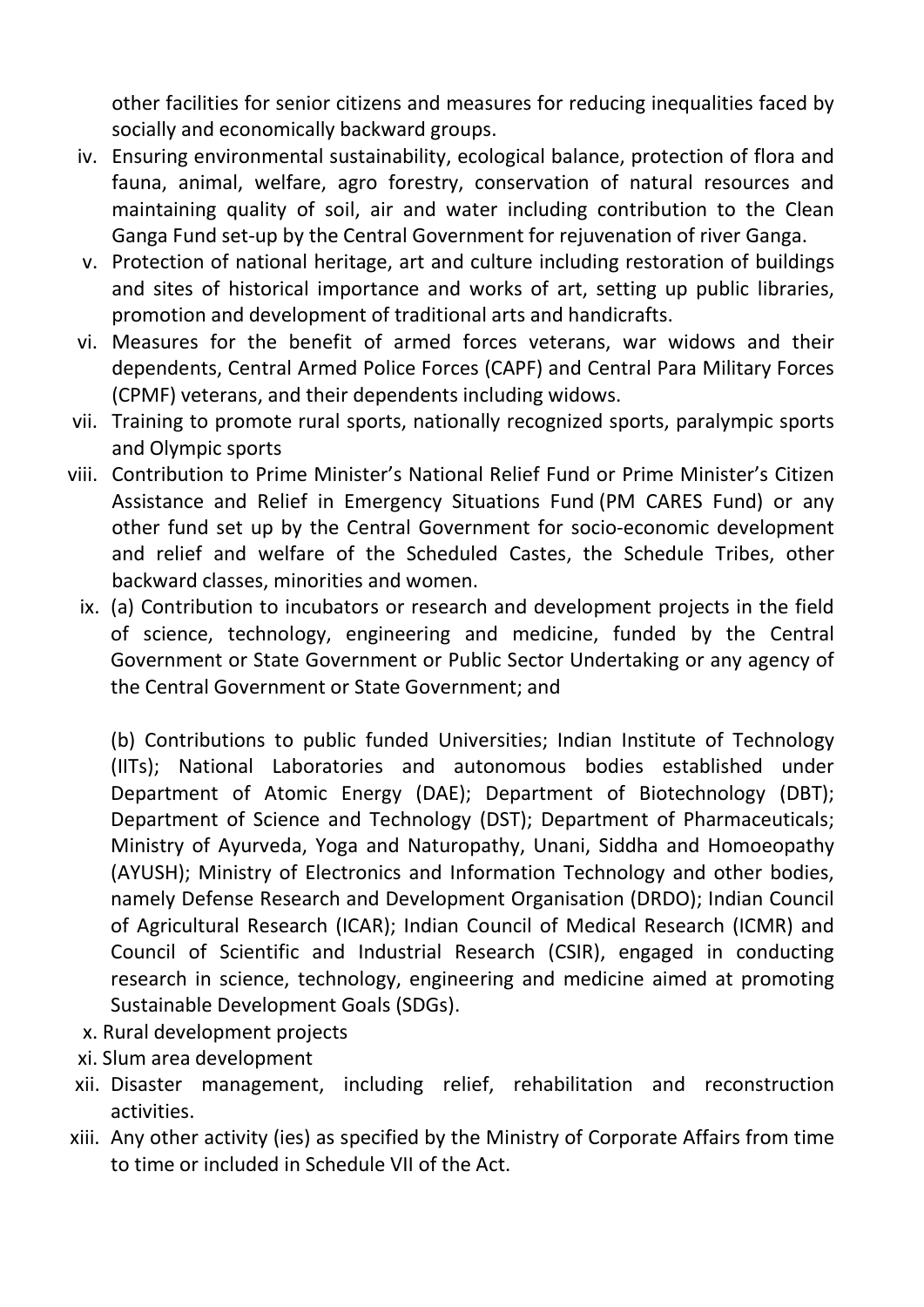xiv. The above CSR Activities are in alignment with Schedule VII of the Companies Act, 2013 ("Act") and is subject to revision in the event of any amendment to the applicable law or otherwise. It shall also be subject to amendment that may be made by the Company, in accordance with the provisions of this CSR Policy, and the applicable law.

## 5. EXCLUSION

CSR expenditure will include all expenditure, direct and indirect, incurred by the Company on CSR Programmes undertaken in accordance with the approved CSR Annual Action Plan and the CSR Policy of the Company.

However, the following activities shall not be included under CSR:

- a. CSR projects that benefit only the employees of the Company and/or their families shall not be considered as CSR Activities, within the purview of this Policy and section 135 of the Companies Act, 2013 read with the CSR Rules.
- b. Any activity undertaken by the company outside India except for training of Indian sports personnel representing any State or Union territory at national level or India at international level;
- c. Contribution of any amount directly or indirectly to any political party under section 182 of the Companies Act, 2013;
- d. Activities benefitting employees of the company as defined in clause (k) of section 2 of the Code on Wages, 2019 (29 of 2019);
- e. Activities supported by the companies on sponsorship basis for deriving marketing benefits for its products or services;
- f. Activities carried out for fulfilment of any other statutory obligations under any law in force in India;

#### 6. MONITORING AND FEEDBACK:

To ensure effective implementation of the CSR programmes undertaken at each work centre, the same will be monitored by Corporate Social Responsibility ("CSR") Committee from time to time. The CSR Committee has power to appoint authorized officials, employees of the Company, any consultant and professional to monitor CSR programmes. CSR initiatives of the Company will also be reported in the Annual Report on CSR activities forming part of the Board's Report of the Company. Also, the Board of a Company shall satisfy itself that the funds so disbursed have been utilised for the purposes and in the manner as approved by it and the Chief Financial Officer or the person responsible for financial management shall certify to the effect.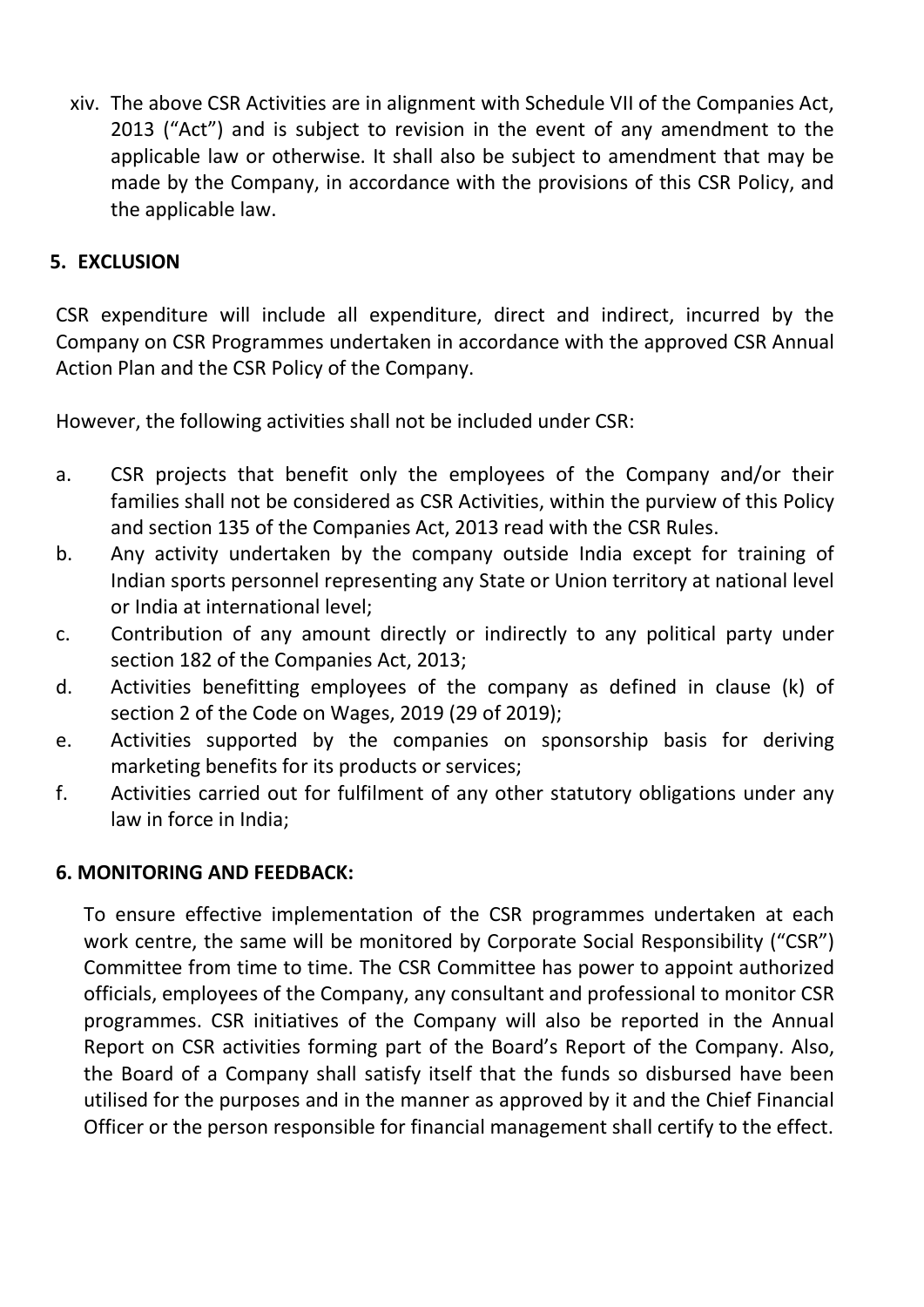## 7. GOVERNANCE:

# 7.1 CSR COMMITTEE- ROLE & RESPONSIBILITIES:

- Formulating and periodically review/monitor the CSR Policy as may be required as per the provisions of the Companies Act, 2013 from time to time which shall indicate the projects/ programmes/activities to be undertaken by the Company as specified in Schedule VII of the Act and associated frameworks, processes and practices of the Company and make appropriate recommendations to the Board.
- The CSR Committee shall ensure to take appropriate measures to undertake and implement CSR projects/programmes/activities successfully and shall monitor the CSR Policy from time to time.
- The CSR Committee shall identify the areas as well as monitor and review the performance of CSR projects/programmes/activities periodically.
- The CSR Committee shall recommend the amount of expenditure/CSR budget to be incurred on CSR projects/programmes/activities as well as regularly report and make recommendations to the Board.
- To recommend Annual Report on CSR activities.
- To review and submit impact assessment reports, if applicable as per law.
- The CSR Committee of the Board shall meet as and when required.
- The CSR Committee shall formulate Annual Action plan and recommend the same to the Board. The Annual Action Plan may be altered at any time during the financial year, based on the reasonable justification to that effect and recommend the same to the Board for its approval.
- Such other functions as mandated by the Board of Directors or as mandated under the Act and the rules made thereunder.

# 7.2 BOARD OF DIRECTORS- ROLE & RESPONSIBILITIES

The functions of the Board shall inter-alia include the following:

- The Board shall ensure that the CSR activities are undertaken by the Company in adherence to this policy.
- The Board shall satisfy itself that the funds so disbursed have been utilised for the purposes and in the manner as approved by it and the Chief Financial Officer or the person responsible for financial management shall certify to the effect.
- In case of on-going project, the Board shall monitor the implementation of the project with reference to the approved timelines and year-wise allocation and shall be competent to make modification if any, for smooth implementation of the project within the overall permissible time period.
- The Board may approve Annual Action plan and thereafter may alter the same at any time during the financial year.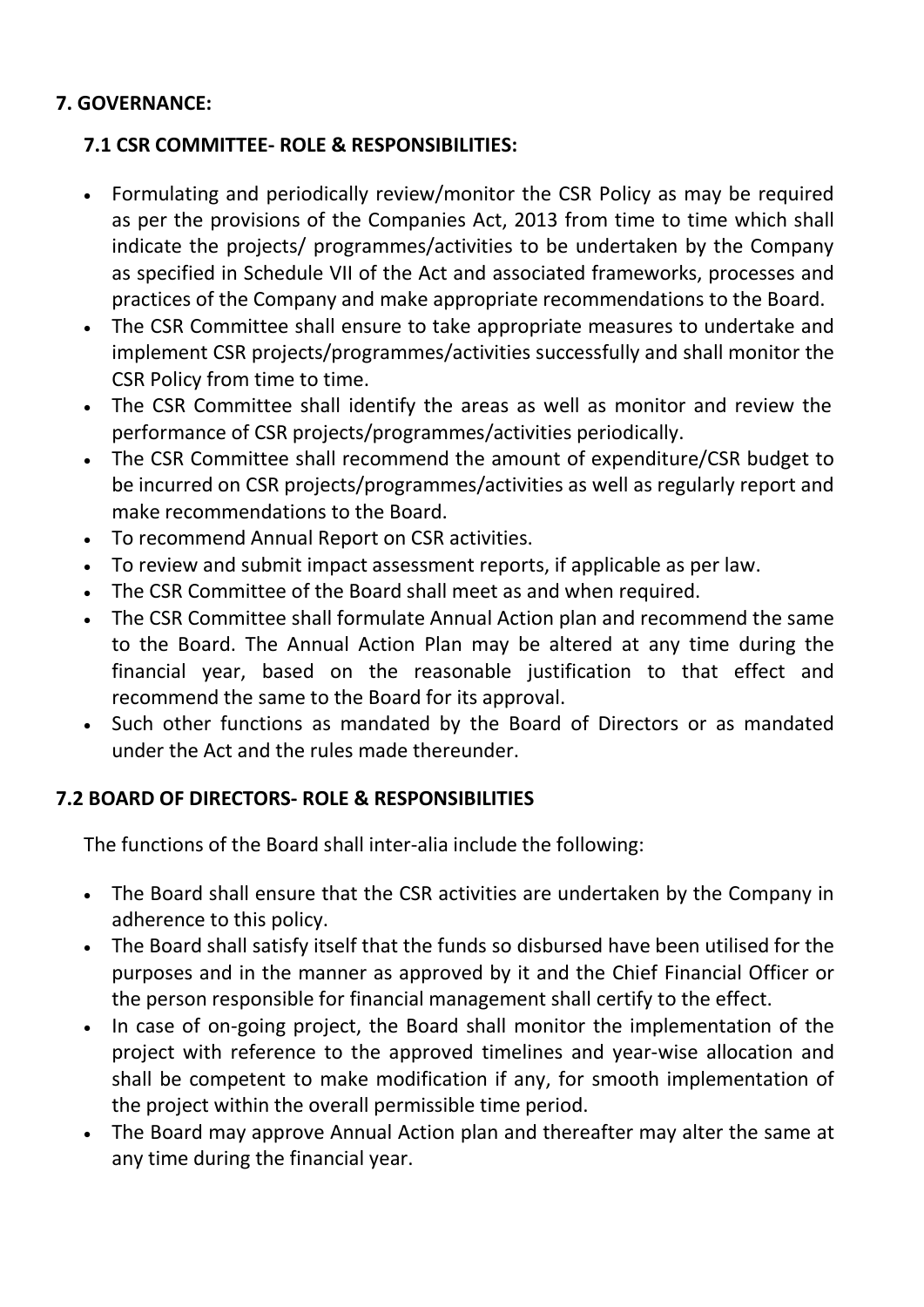- The Board shall ensure that the administrative overheads shall not exceed five percent of total CSR expenditure of the company for the financial year.
- If the company spends an amount in excess of mandated amount under the Act, such excess amount may be set off against up to immediate succeeding three financial years or such period as prescribed by the law.
- such other functions as may be required under the Act.

## 7.3 ANNUAL ACTION PLAN

The Annual Action plan to be carried out during a financial year shall be formulated by the CSR Committee and shall be recommended to the Board for the approval. The Board of Directors on recommendation of the CSR Committee may alter the plan at any time during the financial year based on the reasonable justification to that effect.

## Following shall be included in Annual Action Plan:

- i. CSR Projects/ Programmes/ Activities to be undertaken in area or subjects specified in Schedule VII of the Act;
- ii. Type of Project (On-going Project / One-time or Annual Project);
- iii. Year wise allocation in case of on-going project;
- iv. Manner of Execution (i.e. by Company itself or through implementing agency);
- v. Implementation Schedules / Timeline for On-going Project;
- vi. Modalities of Utilisation;

vii. Monitoring & Reporting of CSR Projects/ Programmes/ Activities (i.e. quarterly / half yearly / annually and the manner of monitoring);

# 7.4 CSR ACTIVITIES IN INDIA ONLY

Expenditure to be made in respect of CSR activities will be incurred in India only or as provided in the law.

# 8. CONSTITUTION OF CSR COMMITTEE:

The Board of Directors of the Company shall constitute a Corporate Social Responsibility Committee of the Board ("CSR Committee") consisting of two or more directors as per the provisions of the Companies Act, 2013 read with rules made thereunder. The Board of Directors of the Company can also re-constitute the CSR Committee, as and when required from time to time.

If the Annual CSR statutory obligation does not exceed Rs. 50 lacs during the particular financial year, the Board of Company may dissolve the CSR committee and such other roles and responsibilities of CSR committee shall be discharged by the Board, as may be required for the purpose of CSR.